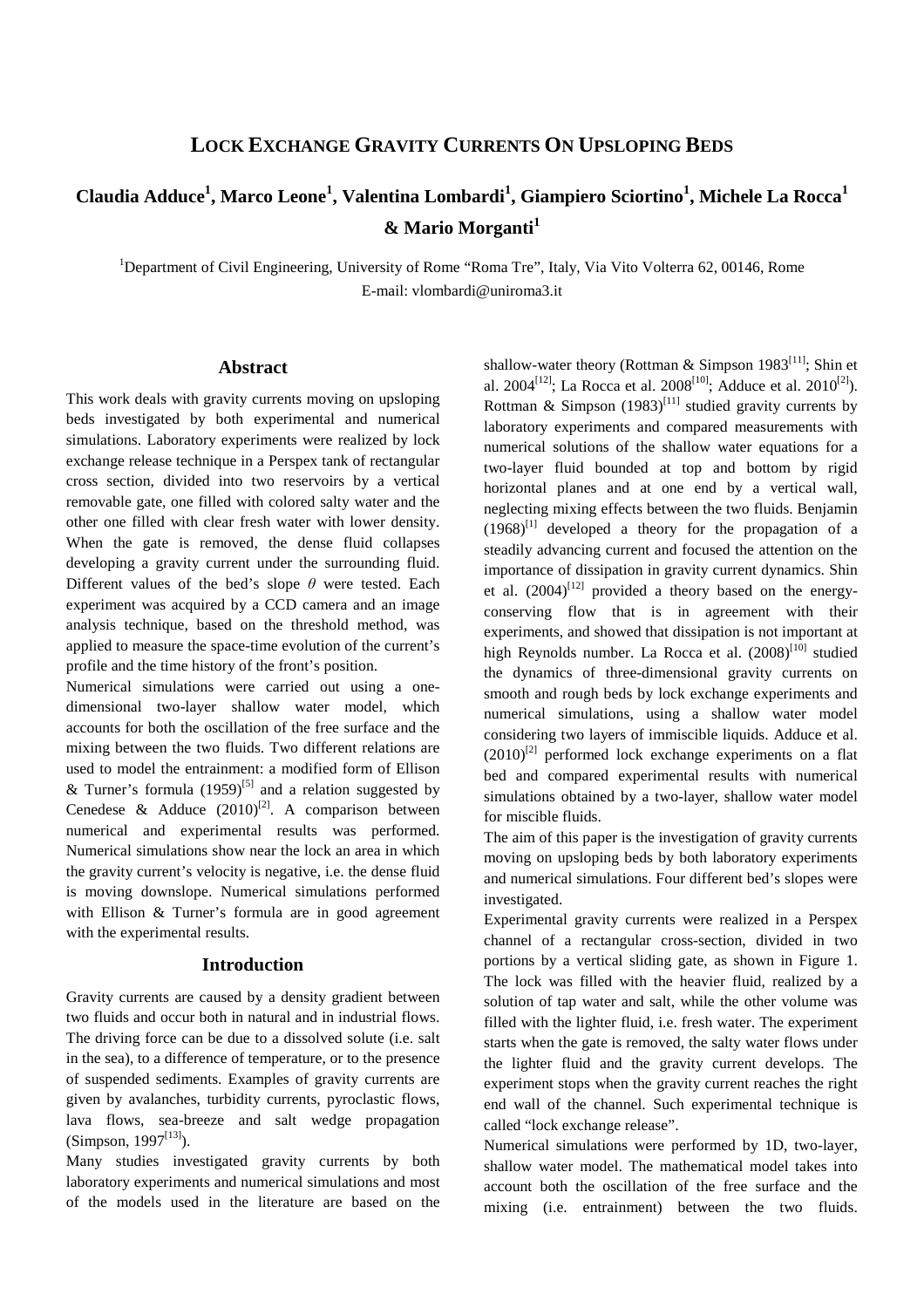Entrainment was modeled following two different relations and numerical results obtained were compared with experimental results. The first relation used is the one suggested by Cenedese & Adduce  $(2010)^{[2]}$  and the second one is a modified form of Ellison & Turner's  $(1959)^{5}$ ] formula. Numerical simulations performed by using Ellison & Turner's formula are in good agreement with the experimental results, suggesting that the shallow water model is a valid instrument to reproduce gravity currents moving on beds with different slopes.

#### **Experimental apparatus**

The experiments were conducted at the Hydraulics Laboratory of the University of Rome "Roma Tre", in a Perspex tank of rectangular cross-section, 3.0 m long, 0.3 m deep and 0.2 wide. The tank was divided in two parts by a vertical sliding gate placed at the distance  $x_0$  from the beginning of the channel, as shown in Figure 1. The left part of the tank was filled with salty water with initial density  $\rho_{01} > \rho_2$ , while the right part was filled with tap water. The depth of the two fluids was  $h_0$ . Density measurements were performed by a pycnometer and a small quantity of dye was dissolved into the salty water to allow the visualization of the gravity current during the experiments.

Each experiment was recorded by a CCD camera, with a frequency of 25 Hz, and an image analysis technique, based on a threshold method, was applied to measure the spacetime evolution of the gravity current's profile. The conversion factor pixel/cm was obtained using a rule placed along both the horizontal and vertical walls of the channel. Four experiments were performed keeping constant  $\rho_l \approx 1060 \text{ kg/m}^3$ ,  $\rho_2 = 1000 \text{ kg/m}^3$ ,  $h_0 = 0.15 \text{ m}$ ,  $x_0 = 0.1 \text{ m}$  and varying the bed's sloping angle *θ*. The values of bed's sloping angles investigated were: +0.00°, -1.14°, -1.39° and  $-1.52^{\circ}$ .  $\theta$  =  $-1.39^{\circ}$  (i.e. Run 3) is the critical bed's sloping angle for  $\rho_1 \approx 1060 \text{ kg/m}^3$ . In this work the critical value of the bed's sloping angle is defined as the angle for which the gravity current reaches the end of the tank with a front's speed close to zero. For Run 2 the gravity current reaches the end wall with a front's speed higher than zero (i.e. subcritical slope), while for Run 4 the current doesn't reach at all the end of the tank (i.e. supercritical slope). Table 1 shows the bed's angles for each experiment.

Table 1: Experimental parameters for all runs

|                              | <b>RUN</b>              | $\rho_{0I}\,[\rm{kg/m^3}]$ | $\theta$ [°] |                  |
|------------------------------|-------------------------|----------------------------|--------------|------------------|
|                              | $\mathbf{1}$            | 1059.56                    | $+0.00$      |                  |
|                              | $\overline{2}$          | 1059.72                    | $-1.14$      |                  |
|                              | 3                       | 1059.75                    | $-1.39$      |                  |
|                              | 4                       | 1059.72                    | $-1.52$      |                  |
|                              | Gate                    | 3 <sub>m</sub>             |              | 0.3 <sub>m</sub> |
| $\rho_{01}$<br>$\mathcal{Y}$ | $h_0$<br>$\mathfrak{X}$ | $\rho_2$                   |              |                  |
|                              | $x_0$                   | $\vartheta$                |              |                  |

Figure 1: Sketch of the tank used to perform 2D lock release gravity currents.

#### **Mathematical model**

A two-layer, 1D, shallow-water model was used to simulate gravity currents. Gravity currents frequently develop along the longitudinal direction, so that the ratio between the depth and the length of the current is small enough to allow the application of the shallow water theory. Several authors investigated gravity currents by shallow water equations (Rottman & Simspon  $(1983)^{[11]}$ , Sparks et al.  $(1993)^{[14]}$ , Hogg et al.  $(1999)^{[8]}$ ).

These authors assumed a steady free surface, while in the present work this hypothesis has been removed in order to have a more realistic solution, modeling the space-time evolution of the free surface. The mathematical model takes also into account the mixing between the two fluids. The entrainment at the interface, due to a mass transport from the lighter fluid to the heavier one, causes a decrease of the density of the gravity current. The entrainment between the two fluids was modeled by both a modified Ellison & Turner's formula  $(1959)^{[5]}$  and the Cenedese & Adduce's formula  $(2010)^{[2]}$ . Figure 2 shows the frame of reference used in the model.

A monodimensional gravity current moving on a bed of a slope  $\theta$  is considered. For the mathematical model, negative values of *θ* are referred to upsloping beds. The heavier current of height  $h_l$  and density  $\rho_l$  flows below the lighter one of height  $h_2$  and density  $\rho_2$ . Applying both principle of mass conservation and projecting along the axis *x* the balance of momentum equations, the following system of hyperbolic partial differential equations is obtained: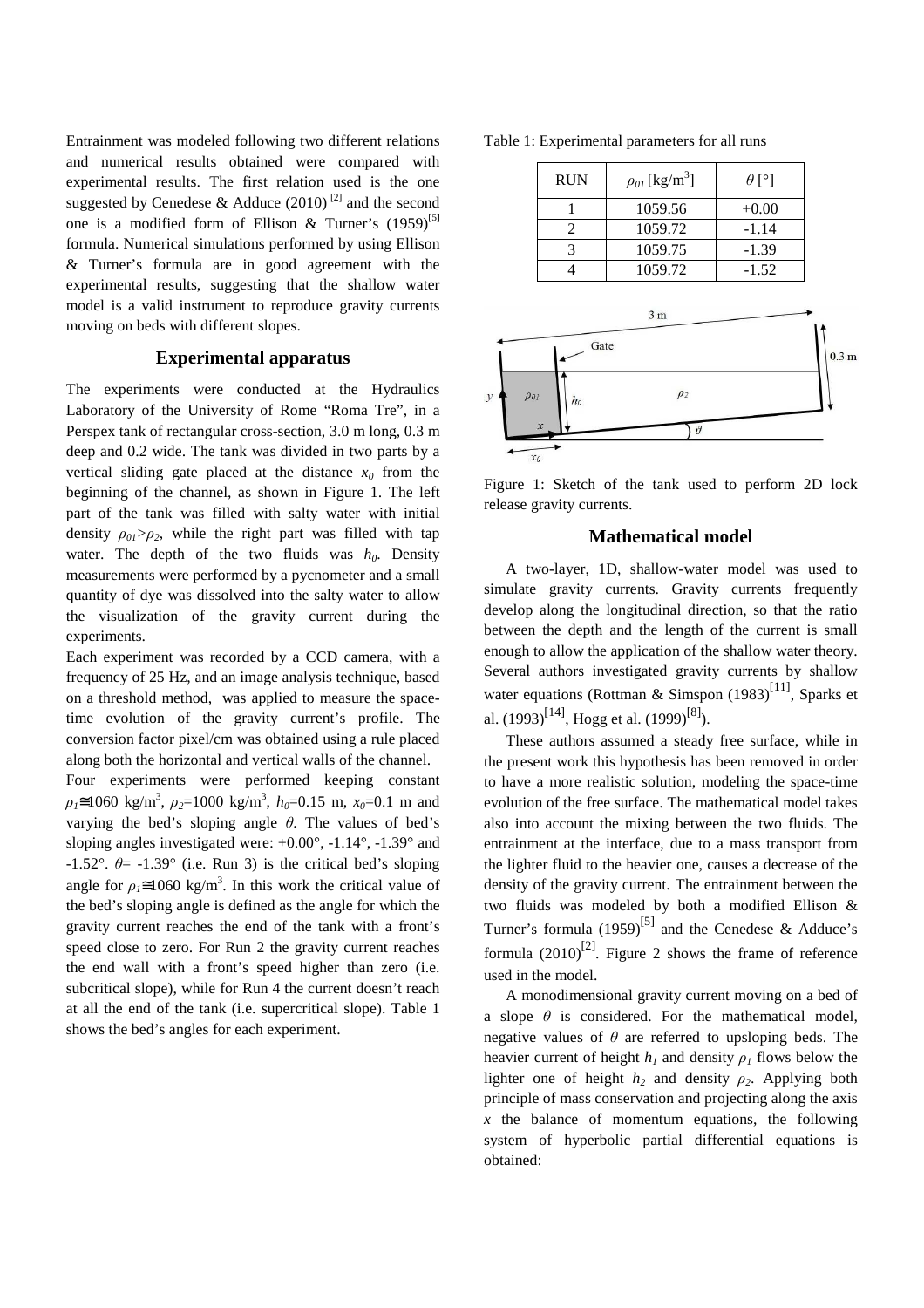$$
\begin{cases}\n\frac{\partial(\rho_1 h_1)}{\partial t} + \frac{\partial(\rho_1 V_1 h_1)}{\partial x} = \rho_2 V_e \\
\frac{\partial(\rho_2 h_2)}{\partial t} + \frac{\partial(\rho_2 V_2 h_2)}{\partial x} = -\rho_2 V_e \\
\frac{\partial V_1}{\partial t} = g \sin \theta - \frac{\partial}{\partial x} \left( \frac{\rho_1 h_1 + \rho_2 h_2}{\rho_1} g \cos \theta + \frac{V_1^2}{2} \right) - \frac{\tau_{1b} - \tau_{12}}{\rho_1 h_1}\n\end{cases} (1)
$$
\n
$$
\frac{\partial V_2}{\partial t} = g \sin \theta - \frac{\partial}{\partial x} \left[ (h_1 + h_2) g \cos \theta + \frac{V_2^2}{2} \right] - \frac{\tau_{12} + \tau_{2b}}{\rho_2 h_2}
$$

where the unknown quantities  $h_1$ ,  $h_2$ ,  $V_1$  and  $V_2$  are the depth and the velocity of the lower and the upper layer, respectively,  $V_e$  is the entrainment velocity,  $\tau_{1b}$  and  $\tau_{2b}$  are the stress terms between the two fluids and the bottom (these terms include both bed's stress and lateral walls stress), and  $\tau_{12}$  is the stress at the interface between the two fluids. The bottom stress is modeled by Darcy-Weisbach's formula  $(1858^{[4]}, 1845^{[15]})$ , like in La Rocca et al.  $(2008)^{[10]}$ :

$$
\begin{cases}\n\tau_{1b} = \lambda_1 \rho_1 \frac{V_1 |V_1|}{8} \frac{2h_1 + B}{B} \\
\tau_{2b} = \lambda_2 \rho_2 \frac{V_2 |V_2|}{8} \frac{2h_2}{B}\n\end{cases}
$$
\n(2)

where *B* is cross section's width of tank;  $\lambda_i$ , the friction factor, was defined by Colebrook  $(1939)^{[3]}$  for the transition between laminar and turbulent flow:

$$
\lambda_i = \lambda_{i\infty} \left( 1 + \frac{4h_i}{\text{Re}_i \ \varepsilon} \right)^2 \cong \lambda_{i\infty} \left( 1 + \frac{8h_i}{\text{Re}_i \ \varepsilon} \right) \tag{3}
$$

where  $\lambda_i$ <sub>∞</sub>, Re<sub>i</sub> and  $\epsilon/\hbar$ <sub>*i*</sub> are the friction factor for turbulent rough flows, the Reynolds number and the relative roughness of the  $i<sub>th</sub>$  layer, respectively.  $\lambda<sub>i</sub>$  corresponds to turbulent flow; the latter parameter and  $Re<sub>i</sub>$  are defined as:

$$
\lambda_{i\infty} = \frac{1}{4} \left[ \log \left( \frac{3.71 h_i}{\text{Re}_i \varepsilon} \right) \right]^{-2}
$$
(4)  

$$
\text{Re}_i = \frac{|V_i| h_i}{v_i}
$$
(5)

Equation (3) shows that the term  $8h_i/(Re_i \varepsilon)$  adapts the friction factor for turbulent rough flows to turbulent transition flows. In the performed experiments turbulent transition flows develop.

The stress at the interface between the two fluids is defined as:

$$
\tau_{12} = \lambda_{12} \frac{\rho_1 + \rho_2}{2} \frac{(V_2 - V_1)|V_2 - V_1|}{8}
$$
 (6)

where  $\lambda_{12}$  is the friction factor at the interface between two different fluids. The value  $\lambda_{12} = 0.24$  was found as the optimum value and it was used in previous works. In this study this parameter is expressed as a function of the gravity current's Reynolds number given by (5):

$$
\lambda_{12} = \lambda + \frac{\lambda^2 - \lambda^2}{1 + e^{-(\text{Re}_1 - \text{Re}_0)}}\tag{7}
$$

where  $\lambda^{\prime\prime} < \lambda^{\prime}$  and Re<sub>0</sub> is a particular value of Reynolds number; all these parameters were calibrated and the following values were obtained:  $\lambda = 0.24$ ,  $\lambda = 0.19$ , Re<sub>0</sub>=  $=6000$ .

In order to model *V<sup>e</sup>* , many authors studied mixing effect at the interface (Hacker et al.  $(1996)^{[6]}$ , Holford & Linden (1999)<sup>[9]</sup>, Hallworth et al. (1996)<sup>[7]</sup>). In this study, initially, a modified Ellison & Turner's formula  $(1959)^{5}$  was used to model the entrainment.  $V_e$  is given as a function of Froude number of the gravity current, defined as:

$$
Fr_1 = \frac{|V_1|}{\sqrt{h_1 \frac{\rho_1 - \rho_2}{\rho_1} g \cos \theta}}
$$
(8)

Because Ellison & Turner's formula was obtained by an experimental apparatus different from the lock exchange experiment, in this paper some modifications to Ellison & Turner's relation were adopted. So the relation used to model the entrainment parameter is:

$$
E = \frac{V_e}{|V_1 - V_2|} = \frac{k \cdot Fr_1^2}{Fr_1^2 + 5}
$$
 (9)

where  $k$  is a dimensionless coefficient. The entrainment velocity increases as *k* increases. The calibration value *k*=0.95 supplies a correct evaluation of the gravity current's depth and a good simulation of the front's speed of the gravity current.

The results provided by the latter entrainment modeling were compared to the ones derived from the Cenedese & Adduce entrainment formulation. These authors express *V<sup>e</sup>* as a function of both Froude and Reynolds number of the gravity current. So the relation to model the entrainment parameter is:

$$
E = \frac{V_e}{|V_1 - V_2|} = \frac{Min + A \cdot Fr_1^{\alpha}}{1 + A \cdot C_{\text{inf}} (Fr_1 + Fr_0)^{\alpha}} \qquad (10)
$$

where:

$$
C_{\inf} = \frac{1}{Max} + \frac{B}{\text{Re}_{1}^{\beta}}
$$
 (11)

The dimensionless coefficients derived from the calibration carried out by Cenedese & Adduce have the following values: *Min*=4⋅10-5 , *A=*3.4⋅10-3 , *Fr0*=0.51, *α=*7.18, *Max*=1, *B*=243.52 and  $\beta$ =0.5. Such parameters are based on experimental data and oceanic measurements from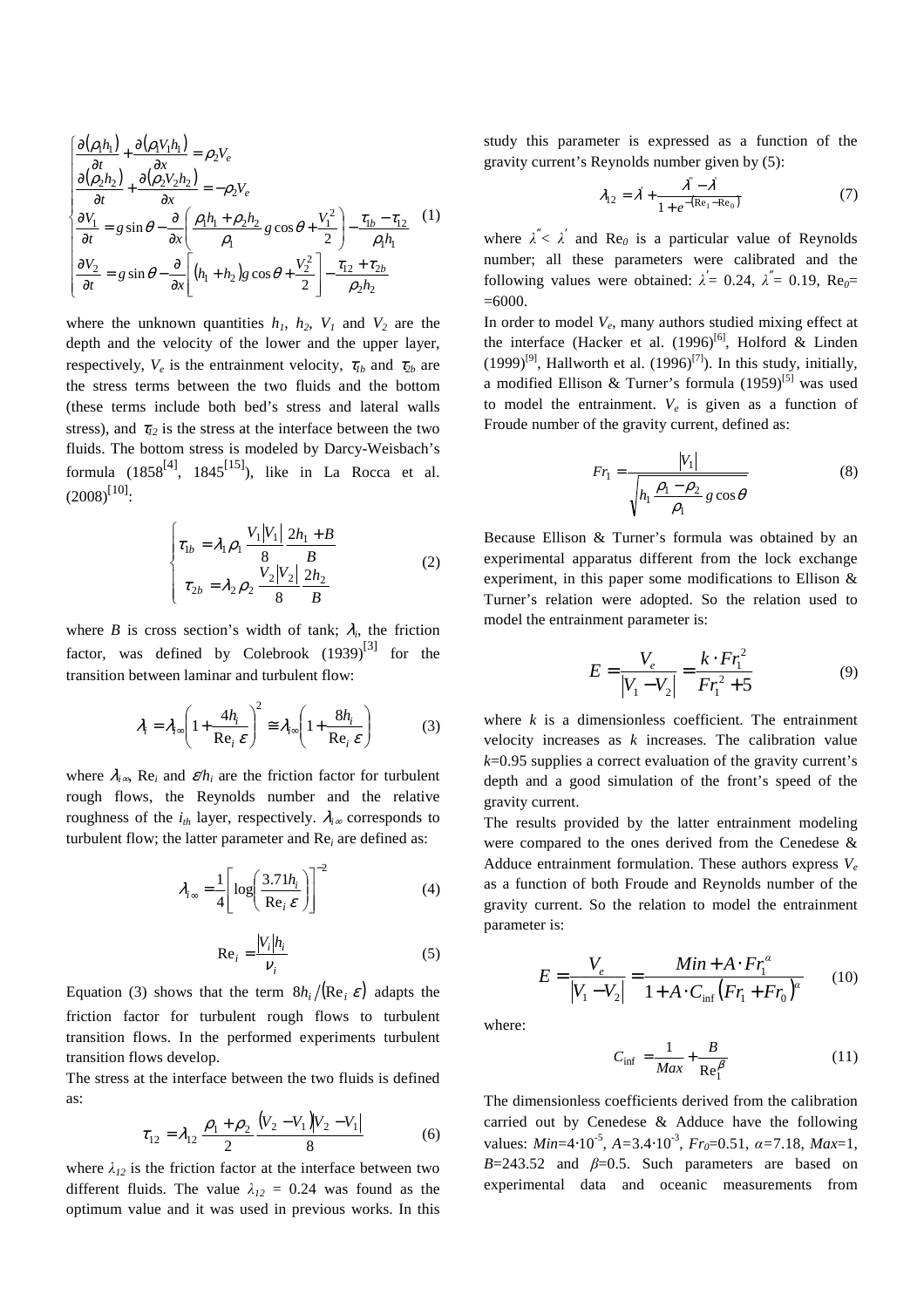Mediterranean Sea, Denmark Strait, Faroe Islands, Baltic Sea and Lake Ogawara.

The mathematical model was numerically solved by an explicit Mac-Cormack's finite difference scheme by predictor-corrector scheme. By this way a greater scheme's stability is assured by using modest computing resources.



Figure 2: Frame of reference used in the mathematical model.

#### **Results and discussion**

Figure 3a-d shows a comparison between experimental front's position and numerical prediction for all the runs: CA indicates the numerical simulations performed with Equation (10) suggested by Cenedese & Adduce (2010)<sup>[2]</sup> to model the entrainment; ETm stands for the simulations carried out by using the modified Ellison & Turner's formula given by Equation (9) (i.e. *k*=0.95); ETzero represents the simulation obtained neglecting the entrainment phenomena (i.e. *k*=0.0). The space scale is the gate position  $x_0$ , while the time scale  $t_0$  is defined as:

$$
t_0 = \frac{x_0}{\sqrt{{g_0}' h_0}}
$$
 (12)

From Figure 3a-d a good agreement between experimental data and the numerical front's position predicted using Ellison & Turner's formula (i.e. ETm) to model the entrainment can be observed. Regarding the runs performed on upsloping beds, the simulation performed without taking into account the entrainment term (ETzero) agrees with laboratory data only for the first stage of gravity current's development. The curve resulting from the run performed with the formula by Cenedese & Adduce  $2010^{[2]}$  (i.e. CA) is substantially overlapped to the ETzero curve. In fact CA provides low values of entrainment coefficient (i.e. *E*≅*Min*) for the range of Froude numbers investigated in the regime of interest (i.e. *Fr*<1).

In order to define the ability of the model in simulating gravity currents, an error *MPE* (Mean Percentage Error) was computed in the following way:

$$
MPE = \frac{100}{N} \sum_{i=1}^{N} \left( \frac{|x_{nf,i} - x_{ef,i}|}{x_{nf,i}} \right)
$$
(13)

where  $x_{nf}$  and  $x_{ef}$  are the numerical and experimental front position, respectively. Table 2 shows the value of *MPE* for each run. As can be observed from Table 2 the best agreement with experimental data is obtained with ETm simulations: the mean error *MPE* reaches a maximum value of 4.30 % for Run 1 and a minimum value of 2.91 % for Run 2. Therefore the agreement between the results for the numerical and experimental front position is fairly good, being the error values reasonable for all the investigated slope's angles.

| <b>RUN</b>    | $MPE$ [%] |        |           |  |
|---------------|-----------|--------|-----------|--|
|               | ETm       | ETzero | <b>CA</b> |  |
|               | 4.30      | 6.53   | 6.43      |  |
| 2             | 2.91      | 27.80  | 27.34     |  |
| $\mathcal{R}$ | 3.21      | 37.34  | 36.83     |  |
|               | 3.48      | 37.35  | 36.84     |  |

Table 2: Mean Percentage Error (*MPE*) for each run computed on the basis of Equation (13).

Figure 4a-d show lower layer velocity  $V_I$  along *x*-axis at four different time steps after release for Run 2 performed on upsloping bed. The velocity values resulting from the simulation performed with the formula by Cenedese & Adduce  $2010^{[2]}$  (i.e. CA) are substantially overlapped to the ones predicted neglecting the entrainment term (i.e. ETzero). Although in Figure 4a-b the three different simulations show a similar general trend of  $V<sub>1</sub>$ , since the third considered time step (Figure 4c-d),  $V_I$  predicted by ETm simulation diverge from both the CA and ETzero simulations. As observed for figure 3a-d, neglecting the entrainment term affects numerical results only after the first stage of the gravity current's development. Furthermore, numerical simulation performed by using the ETm formulation, shows near the lock an area in which the gravity current's velocity is negative, i.e. the dense fluid is moving downslope.

Figure 5 and Figure 6 show the comparison between images acquired by the camera and numerical profiles obtained with CA, Etm and ETzero simulations at four different time steps after release for Run 1 and Run 2, respectively. As explained in the previous section, the effect of mixing is to produce a mass flow from the lighter fluid to the heavier one, causing an increase of the height of the current's profile and therefore a decrease of both the density and the velocity of the gravity current. Therefore, as can be observed in Figure 5 and Figure 6, both the numerical simulation obtained neglecting the entrainment term (i.e. ETzero) and the one performed by using Cenedese & Adduce's formula (i.e. CA) provide a less high profile for the current.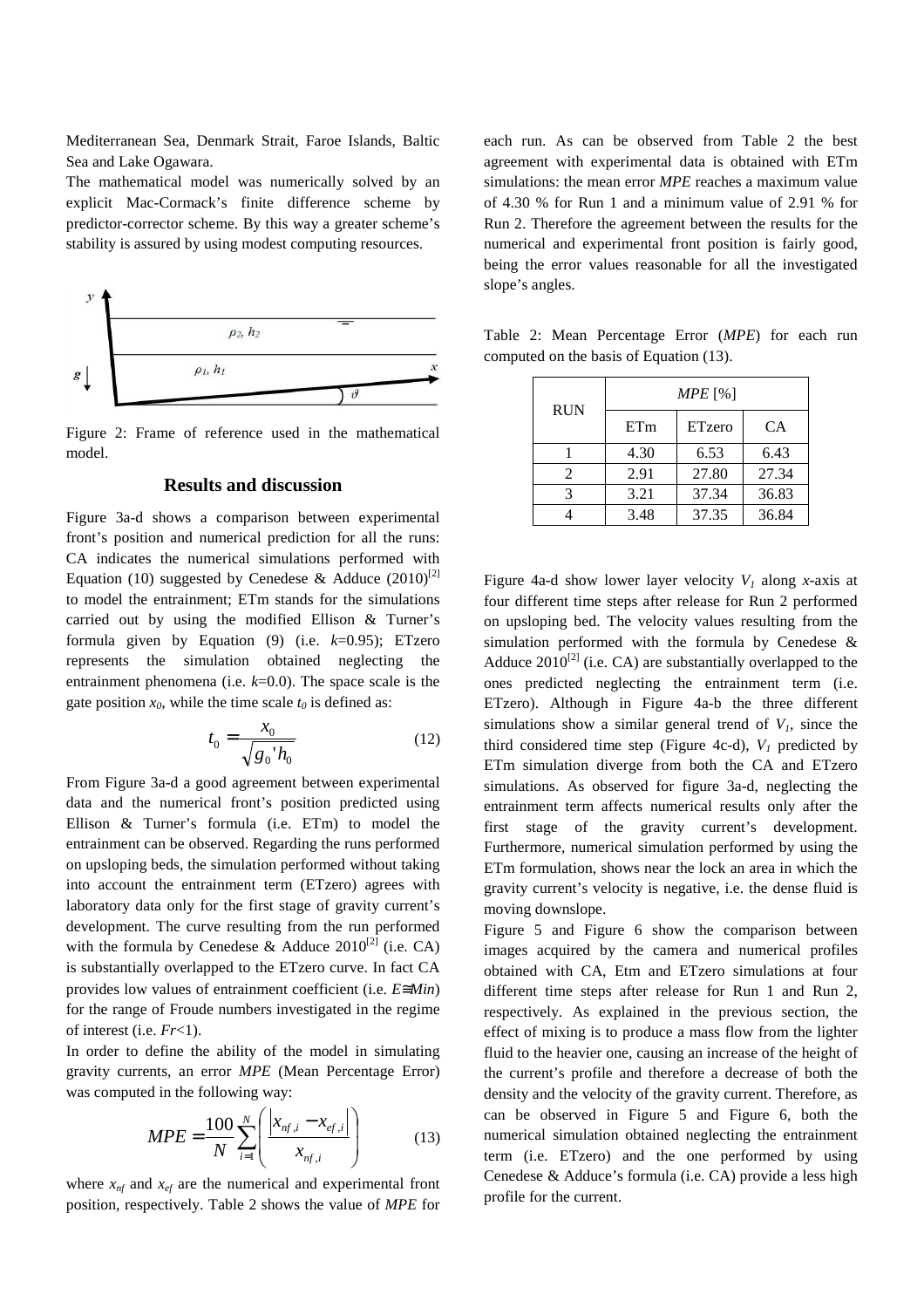

Figure 3a-d: Dimensionless plot of front's position versus time for all the performed runs: experimental data (circle), CA (dash-dot line), ETm (black line), ETzero (grey line).



Figure 4a-d: Plot of lower layer velocity  $V_I$  along *x*-axis at four different time steps for Run 2.



Figure 5: Comparison between numerical simulations and images acquired by the camera at three different time steps after release for Run 1.